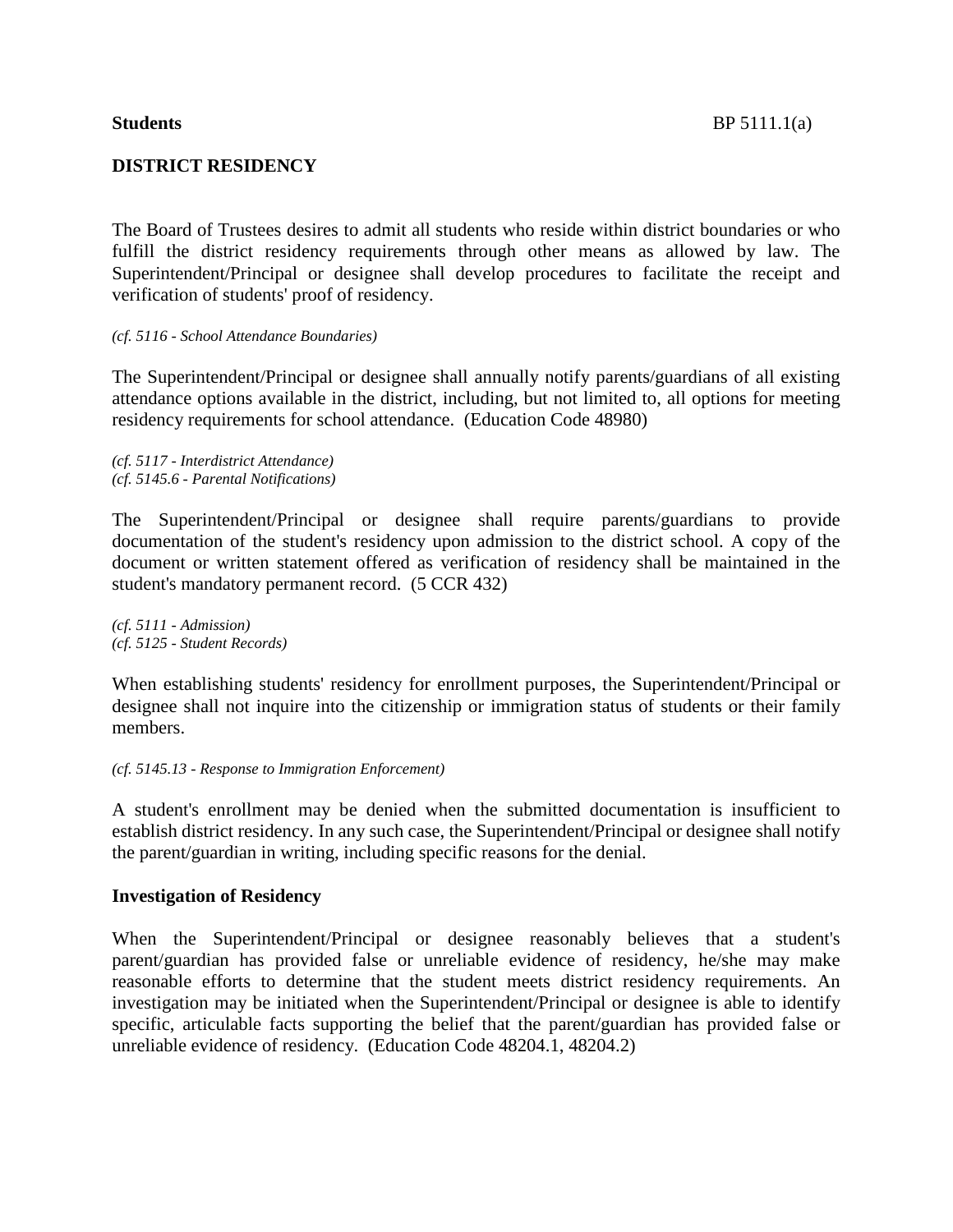The Superintendent/Principal or designee may assign a trained district employee to conduct the investigation. The investigation may include the examination of records, including public records, and/or interviews of persons who may have knowledge of the student's residency.

BP 5111.1(b)

# **DISTRICT RESIDENCY** (continued)

If necessary, the Superintendent/Principal or designee may employ the services of a private investigator to conduct the investigation. Before hiring a private investigator, the Superintendent/Principal or designee shall make other reasonable efforts to determine whether the student resides in the district. (Education Code 48204.2)

The investigation shall not include the surreptitious collection of photographic or videographic images of persons or places subject to the investigation. However, the use of technology is not prohibited if done in open and public view. (Education Code 48204.2)

Any employee or contractor engaged in the investigation shall truthfully identify himself/herself as an investigator to individuals contacted or interviewed during the course of the investigation. (Education Code 48204.2)

# **Appeal of Enrollment Denial**

If the Superintendent/Principal or designee, upon investigation, determines that a student does not meet district residency requirements and denies the student's enrollment in the district, he/she shall provide the student's parent/guardian an opportunity to appeal that determination. (Education Code 48204.2)

The Superintendent/Principal or designee shall send the student's parent/guardian written notice specifying the basis for the district's determination. This notice shall also inform the parent/guardian that he/she may, within 10 school days, appeal the decision and provide new evidence of residency.

The burden shall be on the parent/guardian to show why the district's determination to deny enrollment should be overruled. (Education Code 48204.2)

A student who is currently enrolled in the district shall be allowed to remain in attendance at school pending the results of the appeal. A student who is not currently enrolled in the district shall not be permitted to attend school unless his/her appeal is successful.

In an appeal of the Superintendent's determination that district residency requirements were not met, the Board shall review any evidence provided by the parent/guardian or obtained during the district's investigation and shall make a decision at its next regularly scheduled meeting following the parent/guardian's request for the appeal. The Board's decision shall be final.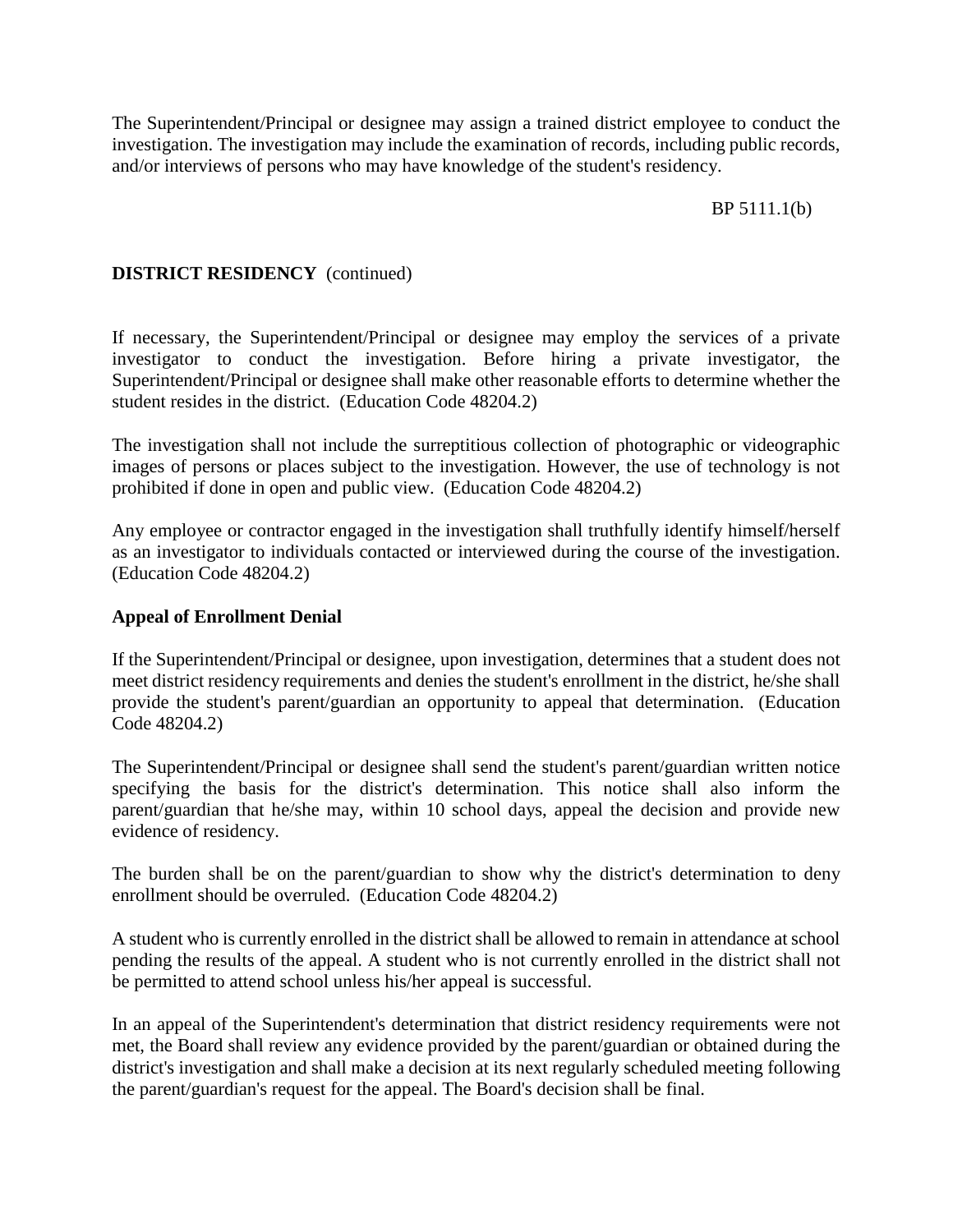## **Enrollment Not Requiring District Residency**

District residency is not required for enrollment in a regional occupational center or program if there are openings in the program or class. (Education Code 52317)

BP 5111.1(c)

# **DISTRICT RESIDENCY** (continued)

*(cf. 6178.2 - Regional Occupational Center/Program)*

#### *Legal Reference:*

*EDUCATION CODE 220 Prohibition of discrimination 234.7 Student protections relating to immigration and citizenship status 35160.5 Intradistrict open enrollment 35351 Assignment of students to particular schools 46600-46611 Interdistrict attendance permits 48050-48054 Nonresidents 48200-48208 Compulsory education law, especially: 48204 Residency requirements 48204.1-48204.4 Evidence of residency 48300-48317 Student attendance alternatives, school district of choice program 48350-48361 Open Enrollment Act transfers 48645.5 Former juvenile court school students, enrollment 48852.7 Education of homeless students; immediate enrollment 48853.5 Education of foster youth; immediate enrollment 48980 Notifications at beginning of term 52317 Regional occupational program, admission of persons including nonresidents FAMILY CODE 6550-6552 Caregivers GOVERNMENT CODE 6205-6210 Confidentiality of residence for victims of domestic violence CODE OF REGULATIONS, TITLE 5 432 Retention of student records UNITED STATES CODE, TITLE 8 1229c Immigration and Nationality Act UNITED STATES CODE, TITLE 42 11431-11435 McKinney-Vento Homeless Assistance Act COURT DECISIONS Katz v. Los Gatos-Saratoga Joint Union High School District, (2004) 117 Cal.App.4th 47 Plyler v. Doe, 457 U.S. 202 (1982)*

*Management Resources: (see next page)*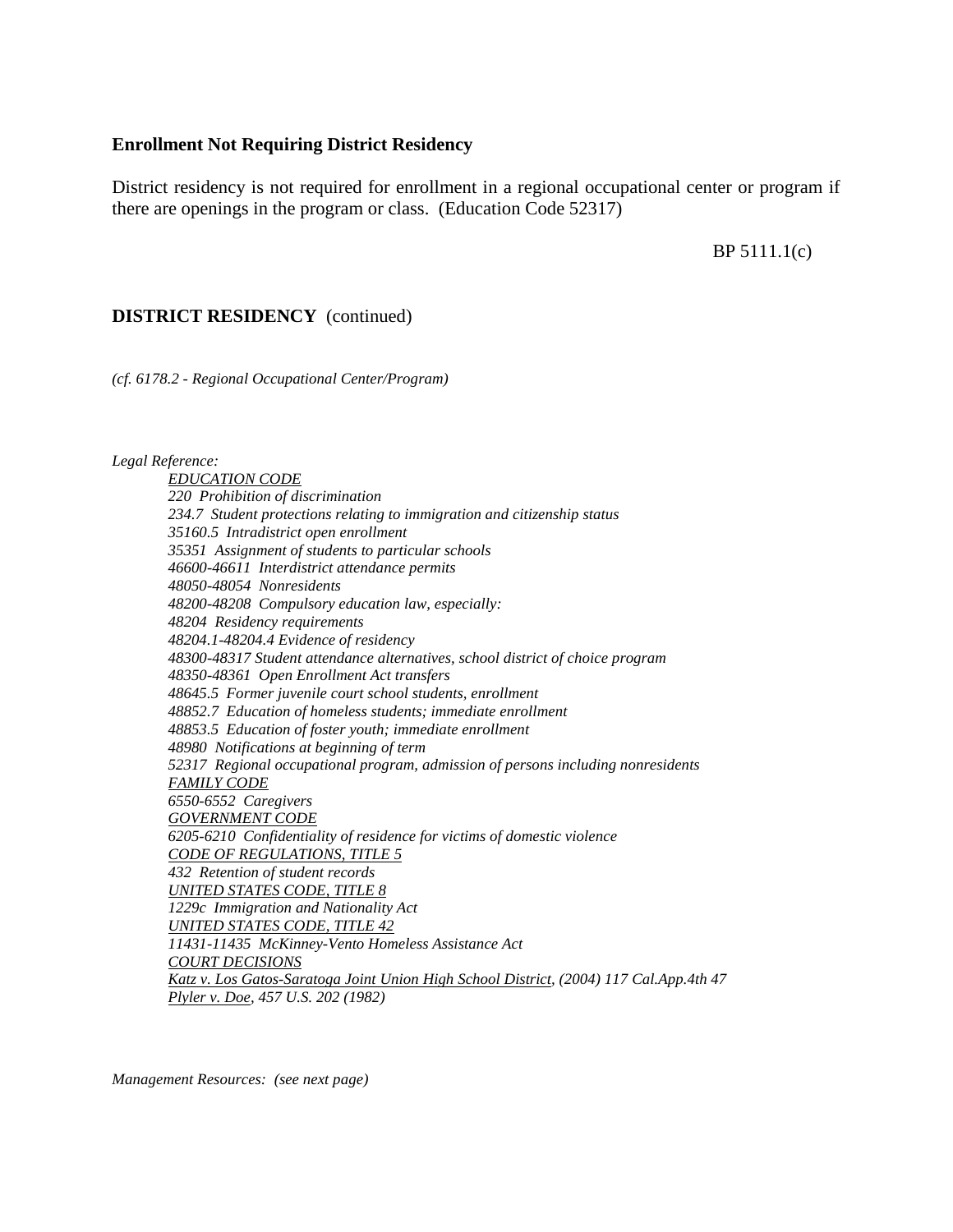# **DISTRICT RESIDENCY** (continued)

*Management Resources:*

*CSBA PUBLICATIONS*

*Legal Guidance on Providing All Children Equal Access to Education, Regardless of Immigration Status, February 2017*

*Legal Guidance Regarding International Student Exchange Placement Organizations, April 2014 CALIFORNIA ATTORNEY GENERAL'S OFFICE PUBLICATIONS*

*Promoting a Safe and Secure Learning Environment for All: Guidance and Model Policies to Assist California's K-12 Schools in Responding to Immigration Issues, April 2018*

U.S. DEPARTMENT OF JUSTICE CIVIL RIGHTS DIVISION AND U.S. DEPARTMENT OF *EDUCATION OFFICE FOR CIVIL RIGHTS JOINT PUBLICATIONS*

*Dear Colleague Letter: School Enrollment Procedures, May 8, 2014*

*Fact Sheet: Information on the Rights of All Children to Enroll in School, May 8, 2014 Information on the Rights of All Children to Enroll in School: Questions and Answers for States, School Districts and Parents, May 8, 2014 WEB SITES CSBA: http://www.csba.org California Department of Education: http://www.cde.ca.gov California Office of the Attorney General: http://oag.ca.gov California Secretary of State, Safe at Home Program: http://www.sos.ca.gov/safeathome U.S. Department of Education, Office for Civil Rights: http://www2.ed.gov/ocr*

*U.S. Department of Justice: https://www.justice.gov*

Policy **CUDDEBACK UNION ELEMENTARY SCHOOL DISTRICT** adopted: December 11, 2019 Carlotta, California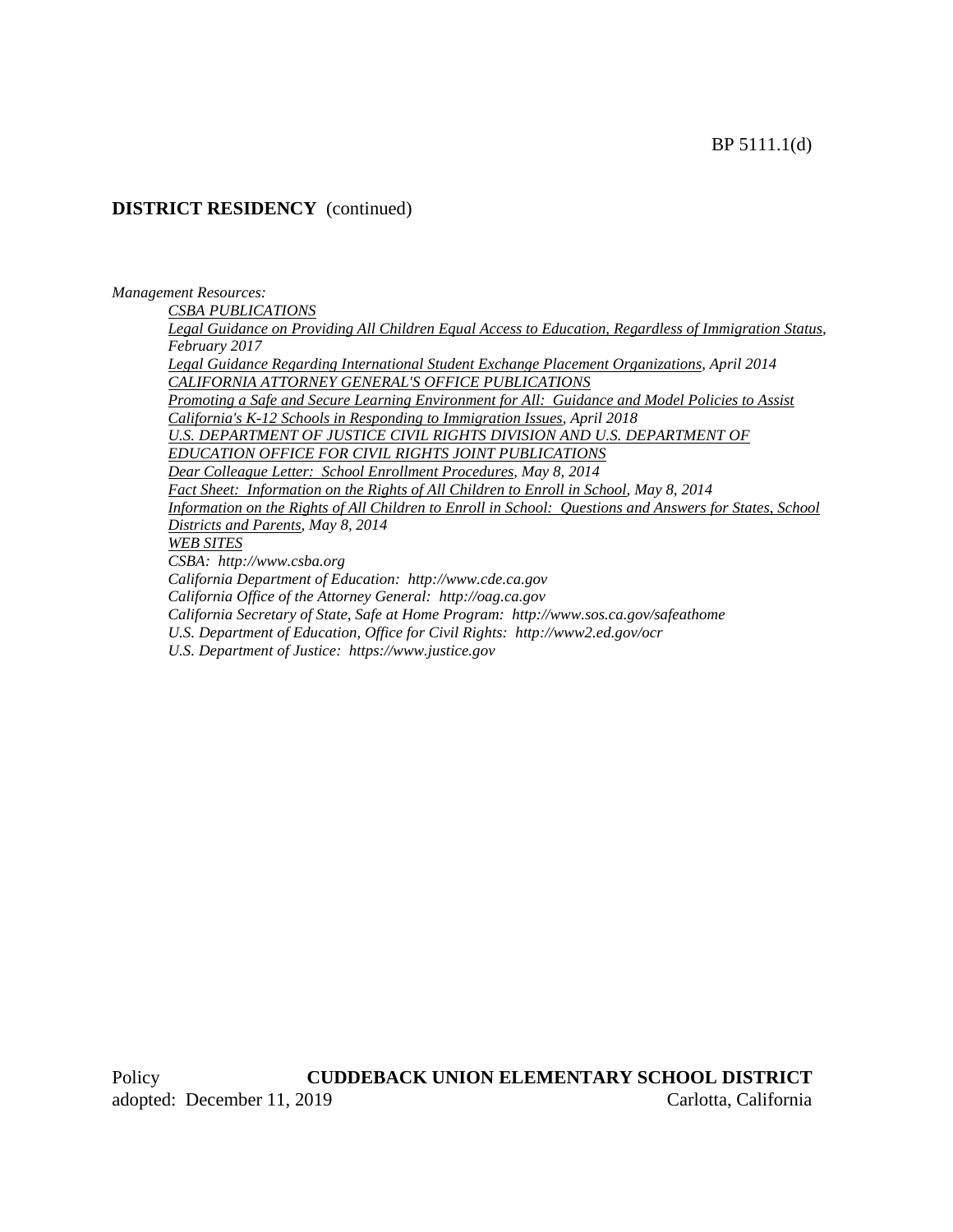# **Criteria for Residency**

A student shall be deemed to have complied with residency requirements for enrollment in the district if he/she meets any of the following criteria:

- 1. The student's parent/guardian resides within district boundaries. (Education Code 48200)
- 2. The student is placed within district boundaries in a regularly established licensed children's institution, a licensed foster home, or a family home pursuant to a court-ordered commitment or placement. (Education Code 48204)
- 3. The student is admitted through an interdistrict attendance option. (Education Code 46600, 48204, 48301, 48356)

*(cf. 5117 - Interdistrict Attendance) (cf. 5118 - Open Enrollment Act Transfers)*

- 4. The student is an emancipated minor residing within district boundaries. (Education Code 48204)
- 5. The student lives with a caregiving adult within district boundaries and the caregiving adult submits an affidavit to that effect. (Education Code 48204)
- 6. The student resides in a state hospital located within district boundaries. (Education Code 48204)
- 7. The student is confined to a hospital or other residential health facility within district boundaries for treatment of a temporary disability. (Education Code 48204, 48207)

*(cf. 6183 - Home and Hospital Instruction)*

- 8. The student's parent/guardian resides outside district boundaries but is employed within district boundaries and lives with the student at the place of employment for a minimum of three days during the school week. (Education Code 48204)
- 9. The student's parent/guardian, while on active military duty pursuant to an official military order, is transferred or is pending transfer to a military installation within the state. (Education Code 48204.3)

*(cf. 6173.2 - Education of Children of Military Families)*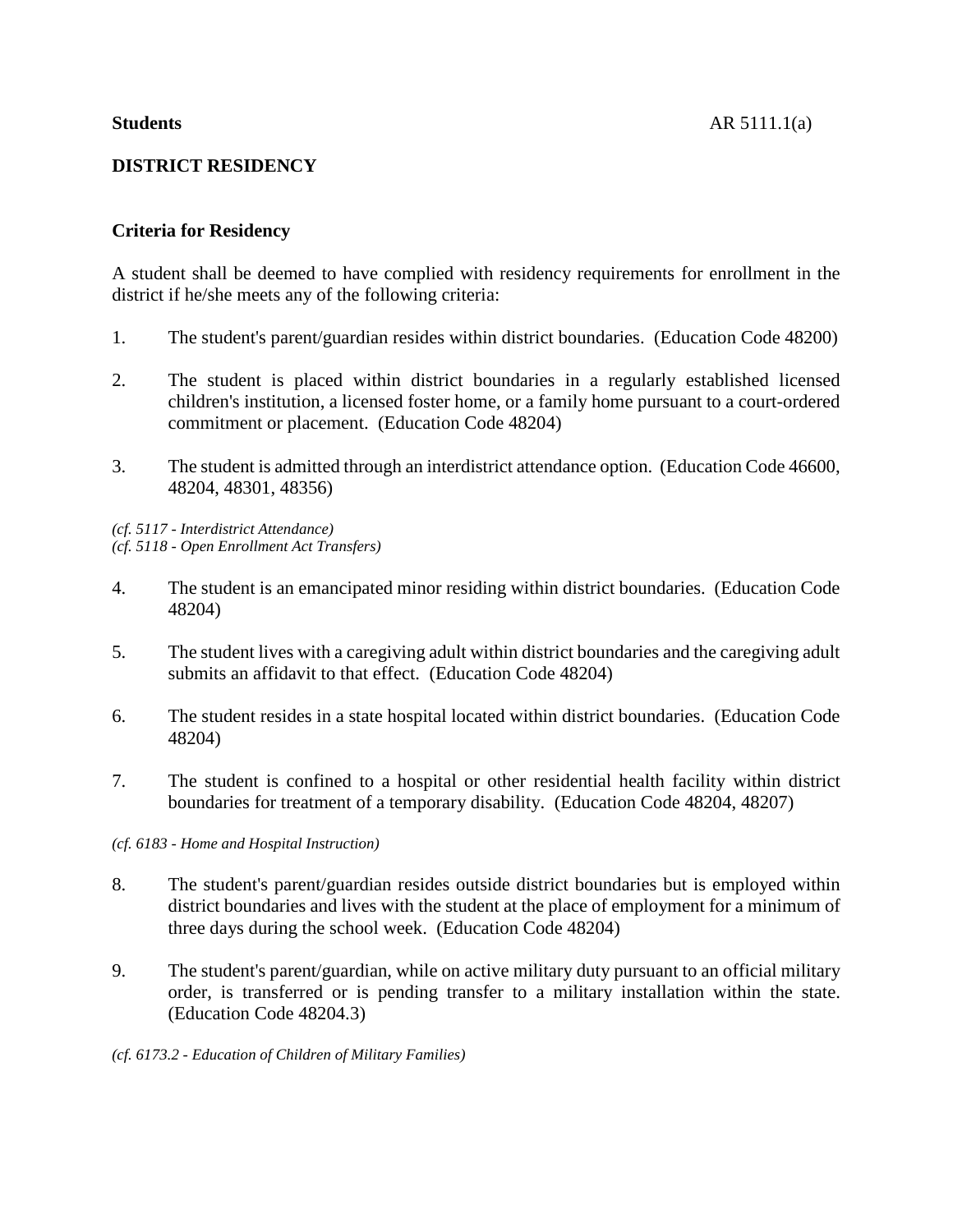10. The student's parent/guardian was a resident of California who departed the state against his/her will due to a transfer by a government agency that had custody of the

# AR 5111.1(b)

# **DISTRICT RESIDENCY** (continued)

parent/guardian, a lawful order from a court or government agency authorizing his/her removal, or removal or departure pursuant to the federal Immigration and Nationality Act, and the student lived in California immediately before moving out of state as a result of his/her parent/guardian's departure. (Education Code 48204.4)

*(cf. 5145.13 - Response to Immigration Enforcement)*

# **Residency Based on Parent/Guardian Employment (Allen Bill Transfers)**

District residency status may be granted to a student if at least one of his/her parents/guardians is physically employed within district boundaries for a minimum of 10 hours during the school week. No student seeking residency on this basis shall be denied enrollment based on race, ethnicity, sex, parental income, scholastic achievement, or any of the individual characteristics set forth in Education Code 220. However, the Superintendent/Principal or designee may deny enrollment into the district if any of the following circumstances is present: (Education Code 48204)

- 1. The additional cost of educating the student would exceed the amount of additional state aid received as a result of the transfer.
- 2. Enrollment of the student would adversely affect the district's court-ordered or voluntary desegregation plan as determined by the Board of Trustees.
- 3. Other circumstances exist that are not arbitrary.

Such circumstances may include, but are not limited to, overcrowding of school facilities at the relevant grade level.

Once a student establishes residency on this basis, he/she shall not be required to reapply for enrollment in subsequent years. The student may continue to attend school in the district through the highest grade level offered by the district if the parent/guardian so chooses and if at least one parent/guardian of the student continues to be physically employed by an employer situated within district boundaries, subject to the exceptions in items #1-3 above. (Education Code 48204)

The Superintendent/Principal or designee may deny a transfer out of the district by a student whose parent/guardian is employed within the boundaries of another district if the difference between the number of students entering and exiting the district on the basis of parent/guardian employment exceeds the limits prescribed in Education Code 48204. (Education Code 48204)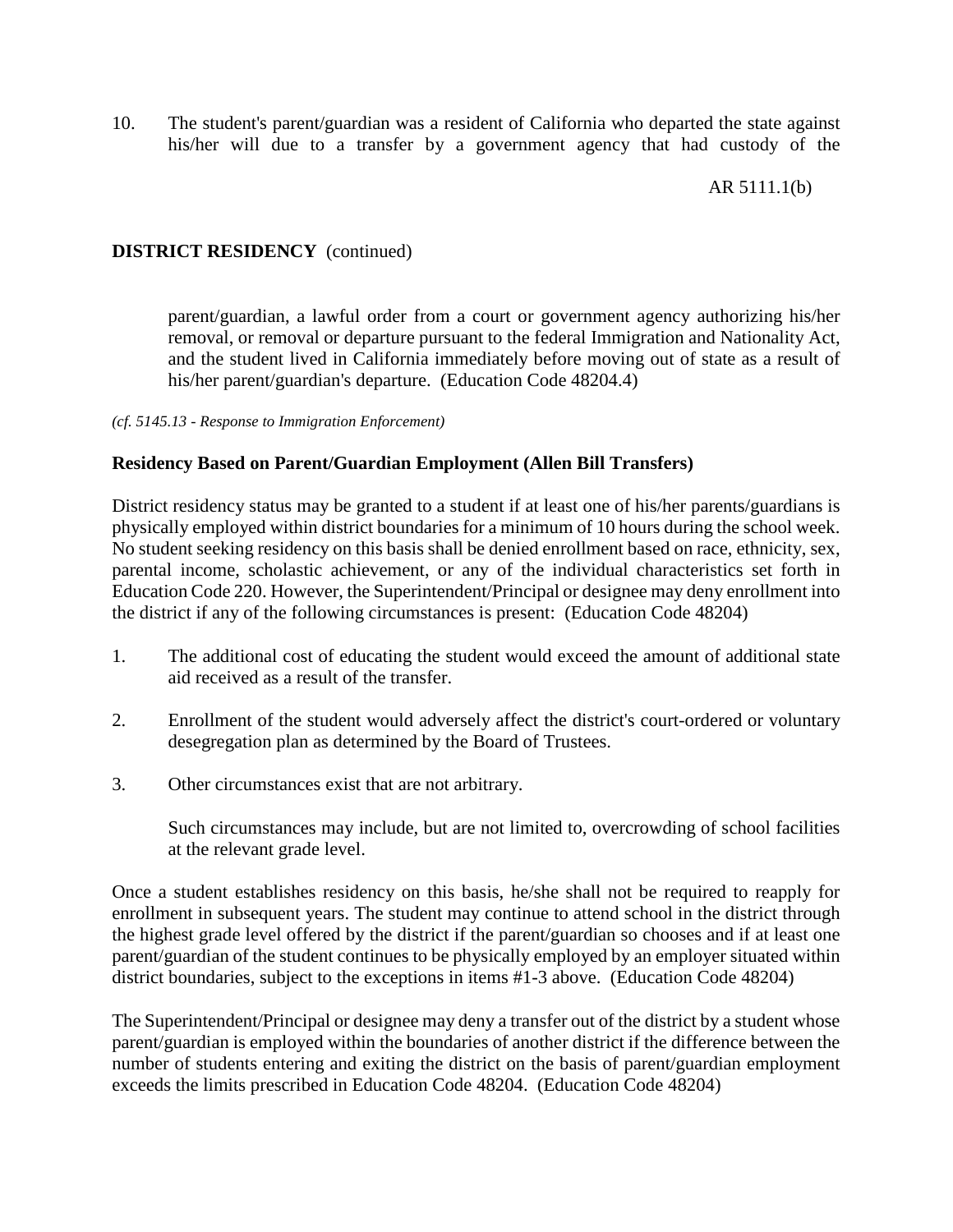# **DISTRICT RESIDENCY** (continued)

# **Proof of Residency**

The district shall not solicit or collect information or documents regarding the citizenship or immigration status of students or their family members for the purpose of determining residency within the district. (Education Code 234.7)

Evidence of residency may be established by documentation showing the name and address of the parent/guardian within the district, including, but not limited to, any of the following: (Education Code 48204.1)

- 1. Property tax payment receipt
- 2. Rental property contract, lease, or payment receipt
- 3. Utility service contract, statement, or payment receipt
- 4. Pay stub
- 5. Voter registration
- 6. Correspondence from a government agency
- 7. Declaration of residency executed by the student's parent/guardian
- 8. If the student is an unaccompanied youth as defined in 42 USC 11434a, a declaration of residency executed by the student
- 9. If the student is residing in the home of a caregiving adult within district boundaries, an affidavit executed by the caregiving adult in accordance with Family Code 6552

## *(cf. 5141 - Health Care and Emergencies)*

A parent/guardian seeking residency status on the basis of his/her employment within district boundaries shall submit proof of the employment which may include, but not be limited to, a paycheck stub or letter from his/her employer listing a physical address within district boundaries. Such evidence shall also indicate the number of hours or days per school week that the parent/guardian is employed at that location.

A parent/guardian who is transferred or pending transfer into a military installation within the state shall provide proof of residence in the district within 10 days after the published arrival date provided on official documentation. For this purpose, he/she may use as his/her address a